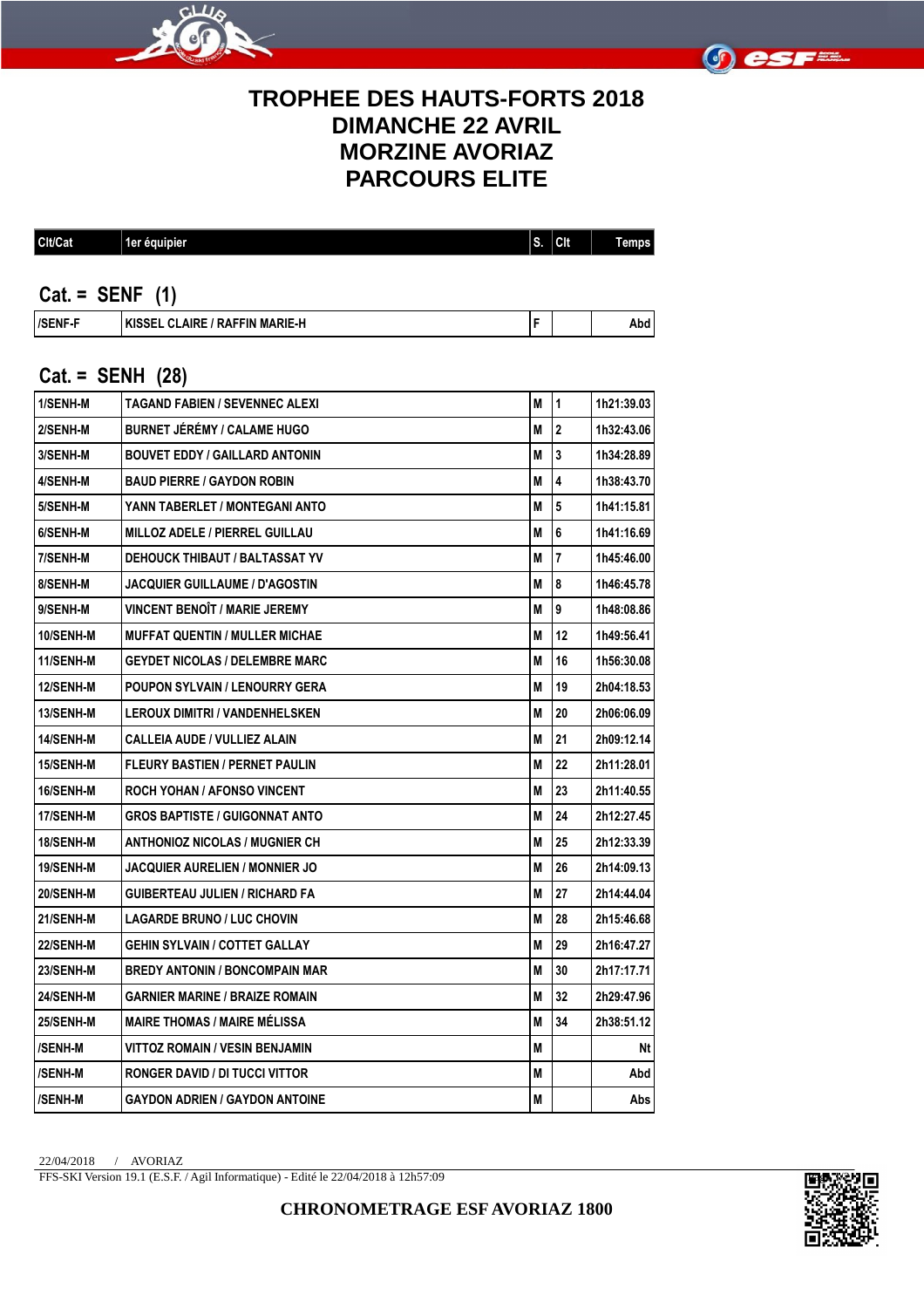|  | CIt/Cat | "1er équipier | S. | <b>Clt</b> | –<br>emps |
|--|---------|---------------|----|------------|-----------|
|--|---------|---------------|----|------------|-----------|

# **Cat. = VETF (2)**

| 1/VETF-F             | CATHERINE VULLIEZ / SYLVIE BAS | 33 | 2h36:25.94 |
|----------------------|--------------------------------|----|------------|
| <i><b>NETF-F</b></i> | JOULLIE GINI / RICHARD HELENE  |    | Abd        |

## **Cat. = VETH (9)**

| 1/VETH-M | <b>MEYNET PHILIPPE / BESSON RICHA</b> | M | 10   | 1h48:34.12 |
|----------|---------------------------------------|---|------|------------|
| 2/VETH-M | <b>ALLOIN DIDIER / GAUMONT YANN</b>   | M | 11   | 1h49:03.83 |
| 3/VETH-M | <b>GAYDON ALEX / RULLAND GILLES</b>   | M | 13   | 1h52:09.32 |
| 4/VETH-M | <b>BUET NICOLAS / MARCELIN CHRIST</b> | M | 14   | 1h52:13.50 |
| 5/VETH-M | <b>GAILLARD FABRICE / FEUQUIERES</b>  | M | ' 15 | 1h52:50.45 |
| 6/VETH-M | <b>PREMAT MARTIAL / RICHARD FRANC</b> | M | 17   | 1h59:07.73 |
| 7/VETH-M | <b>JORIOZ THIERRY / DU CREST BLAN</b> | M | 18   | 2h00:03.59 |
| 8/VETH-M | <b>COSTA DIDIER / HERNANDEZ FRANC</b> | M | l 31 | 2h19:42.85 |
| 9/VETH-M | <b>BASSET BRUNO / BERGER MARCEL</b>   | M | 35   | 2h46:27.98 |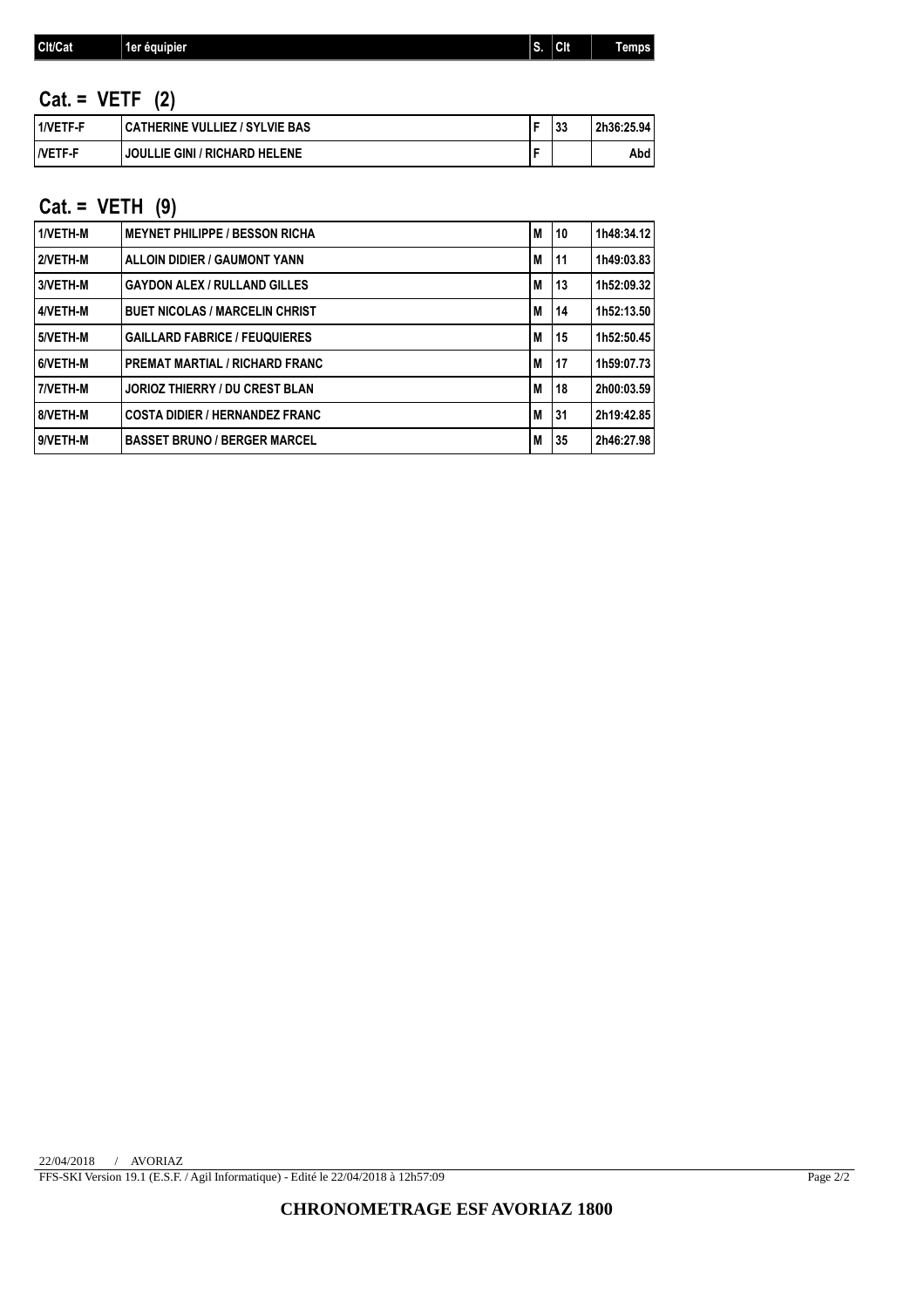



## **TROPHEE DES HAUTS-FORTS 2018 DIMANCHE 22 AVRIL MORZINE AVORIAZ MOYEN PARCOURS**

#### **Cat. = JUNH (2)**

| 1/JUNH-M | I RICHARD LOIC / COTTET-PUINEL F | M |    | 1h00:39.72 |
|----------|----------------------------------|---|----|------------|
| 2/JUNH-M | I BOGAIN JUSTIN / BASTARD NICOLA | M | 18 | 1h13:32.39 |

### **Cat. = SENF (11)**

| 1/SENF-F  | <b>JOURNAL LAETITIA / RICHARD SEV</b> | F | 22 | 1h15:25.50 |
|-----------|---------------------------------------|---|----|------------|
| 2/SENF-F  | FILLON VÉRONIQUE / DRUELLE FIL        | F | 23 | 1h15:53.94 |
| 3/SENF-F  | <b>BRON JULIE / PESSEY IRIS</b>       | F | 26 | 1h19:35.05 |
| 4/SENF-F  | <b>LAZIER LAURENCE: LANZA LYDIE</b>   | F | 40 | 1h28:39.08 |
| 5/SENF-F  | <b>CLAIRE PREMAT / PREMAT SYLVIE</b>  | F | 46 | 1h31:40.79 |
| 6/SENF-F  | <b>MICHAUD PAULINE / LARUAZ ISALI</b> | F | 49 | 1h32:39.50 |
| 7/SENF-F  | <b>GEYDET CHARLINE / DANGAS MAUD</b>  | F | 51 | 1h33:37.64 |
| 8/SENF-F  | <b>BALTASSAT MATHILDE / DEHOUCK D</b> | F | 57 | 1h38:42.94 |
| 9/SENF-F  | FEDELE GÉRALDINE / FEDELE AMAN        | F | 69 | 1h51:36.62 |
| 10/SENF-F | <b>GROROD MURIEL / RACLOT MARION</b>  | F | 70 | 1h54:53.90 |
| 11/SENF-F | <b>CAER PAULINE / DUBOIS MARIE-JU</b> | F | 74 | 2h00:50.99 |

### **Cat. = SENH (31)**

| 1/SENH-M  | <b>CHEVALLET JOSEPH / BOUHEDOUF H</b> | M | 3  | 1h03:32.32 |
|-----------|---------------------------------------|---|----|------------|
| 2/SENH-M  | <b>TRICOU ANTOINE / ANSELMET LUCA</b> | M | 4  | 1h04:39.21 |
| 3/SENH-M  | <b>PERNET GERMAIN / ELOY LAURY</b>    | M | 7  | 1h07:42.10 |
| 4/SENH-M  | LEURET PASCAL / MICHAUD OLIVIE        | M | 8  | 1h07:48.53 |
| 5/SENH-M  | <b>GAYDON MANON / JEANGUENIN CHAR</b> | M | 10 | 1h09:22.41 |
| 6/SENH-M  | <b>BUET JLUC: GUENY BENOIT</b>        | M | 11 | 1h09:46.55 |
| 7/SENH-M  | <b>MERCIER GALLAY ALAIN / FAVRE L</b> | M | 13 | 1h10:24.31 |
| 8/SENH-M  | <b>BALTASSAT MARTIN / MORAND FRED</b> | M | 14 | 1h10:43.01 |
| 9/SENH-M  | <b>BRON GUILLAUME / DESHOUX RONAN</b> | M | 15 | 1h10:55.10 |
| 10/SENH-M | <b>HEBERT LIONEL / RICHARD EMERIQ</b> | M | 16 | 1h11:53.57 |
| 11/SENH-M | PETIT-JEAN AURELIEN / GALLAY F        | M | 17 | 1h12:08.15 |
| 12/SENH-M | DE KELPER ANTOINE / SERVAIS CÉ        | M | 19 | 1h13:51.69 |
| 13/SENH-M | <b>LANVERS HUGO / LANVERS ERIC</b>    | M | 21 | 1h14:12.93 |
| 14/SENH-M | <b>GROROD NICOLAS / GUEUGNEAU BAP</b> | M | 29 | 1h20:34.67 |
| 15/SENH-M | <b>GUILLOT FRANCOIS / BOGAIN LAUR</b> | M | 30 | 1h20:39.26 |

22/04/2018 / AVORIAZ

FFS-SKI Version 19.1 (E.S.F. / Agil Informatique) - Edité le 22/04/2018 à 12h49:02

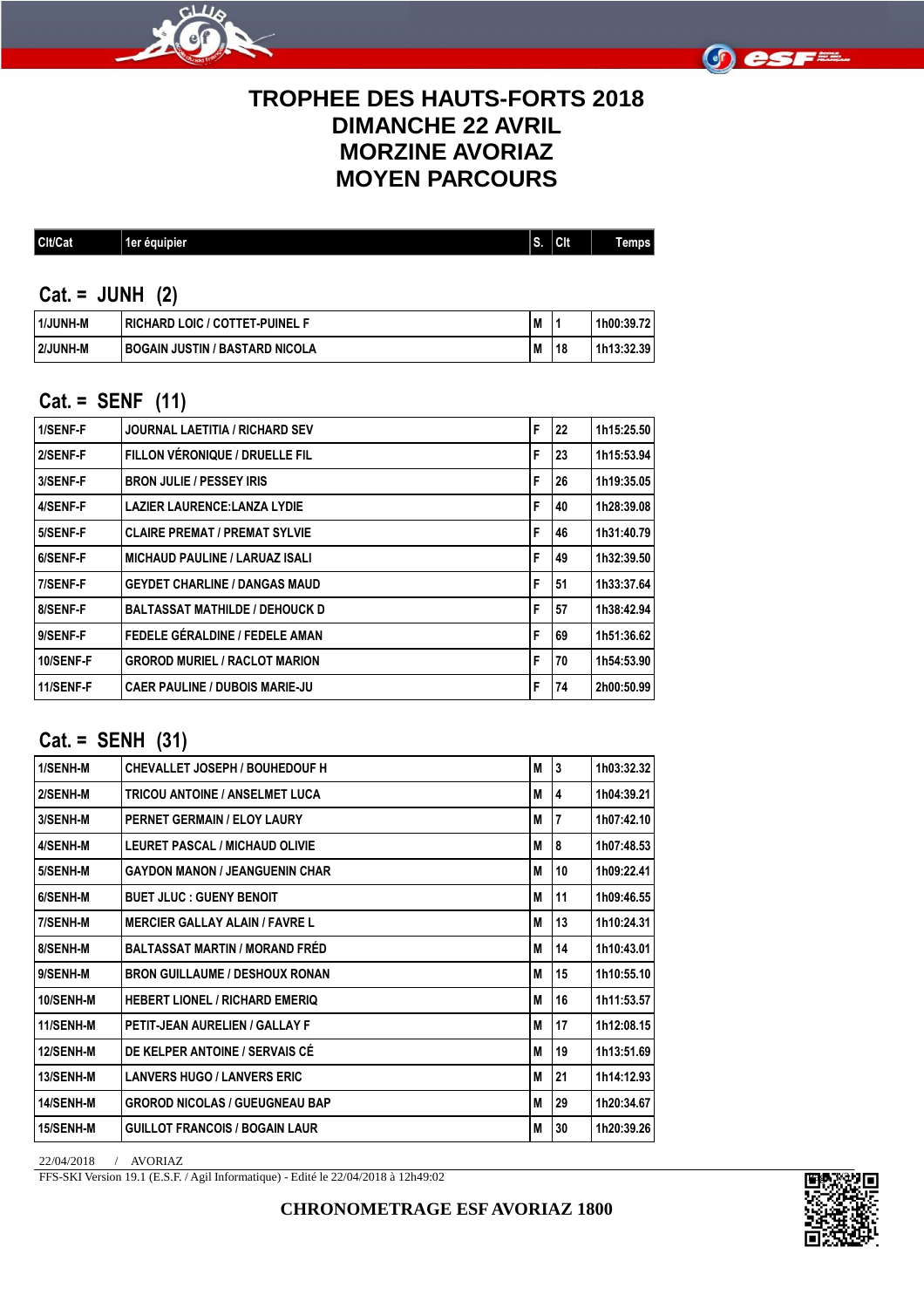| Clt/Cat   | 1er équipier                          | S. | Clt | <b>Temps</b> |
|-----------|---------------------------------------|----|-----|--------------|
| 16/SENH-M | <b>BESSON LÉO / TSHOFEN ROBIN</b>     | M  | 32  | 1h20:44.05   |
| 17/SENH-M | PHILIPPE ANELLI / BIRRAUX ANTH        | M  | 33  | 1h20:46.82   |
| 18/SENH-M | <b>BOURREL BENJAMIN / RICHARD ADR</b> | M  | 34  | 1h21:24.03   |
| 19/SENH-M | <b>GOAER ARMAND / BOUVET FRANCIS</b>  | M  | 35  | 1h21:45.98   |
| 20/SENH-M | <b>GUIGONNAT CLOÉ / BAREC OLIVIER</b> | M  | 36  | 1h22:22.22   |
| 21/SENH-M | VESIN PAUL / VULLIEZ ARNAUD           | M  | 37  | 1h23:10.38   |
| 22/SENH-M | <b>MARULLAZ EMMANUEL / TREMBLET L</b> | M  | 39  | 1h27:23.15   |
| 23/SENH-M | <b>DESALMAND DELPHINE / BALTASSAT</b> | M  | 42  | 1h29:33.59   |
| 24/SENH-M | <b>BUET GAUTHIER / BUET EMMANUEL</b>  | M  | 44  | 1h31:23.78   |
| 25/SENH-M | <b>BRON HUBERT / BRON MICKAËL</b>     | M  | 45  | 1h31:27.83   |
| 26/SENH-M | <b>MECHOUD SABRINA / BERGER ALAN</b>  | M  | 48  | 1h32:05.62   |
| 27/SENH-M | <b>LEJEUNE FLORIAN / RACLOT XAVIE</b> | M  | 54  | 1h36:19.10   |
| 28/SENH-M | <b>RAFFIN CLAUDE / RIZZETTO CLAUD</b> | M  | 56  | 1h38:14.57   |
| 29/SENH-M | <b>MALLET HUGUES / DONADELLO ANDR</b> | M  | 58  | 1h38:44.86   |
| 30/SENH-M | <b>ANTHONIOZ FANNY / CARRELET VAL</b> | M  | 65  | 1h47:22.66   |
| 31/SENH-M | <b>NAVARRO BRUNO / NAVARRO BENEDI</b> | M  | 75  | 2h01:50.92   |

# **Cat. = VETF (7)**

| 1/VETF-F | <b>BARDY AGNÈS / JUILLAGUET CATHE</b> | F | 12 | 1h10:02.81 |
|----------|---------------------------------------|---|----|------------|
| 2/VETF-F | <b>RICHARD FABIENNE / PIANTA VIRG</b> | F | 47 | 1h31:49.28 |
| 3/VETF-F | PERNET BÉATRICE / JAQUARD VÉRO        | F | 60 | 1h41:43.51 |
| 4/VETF-F | <b>DUBY LAURENCE / COMBET LAURENC</b> | F | 64 | 1h46:07.26 |
| 5/VETF-F | <b>BRON KARINE / RIOUT PEGGY</b>      | F | 67 | 1h49:50.97 |
| 6/VETF-F | PETIT NATHALIE / BUET AGNÈS           | F | 76 | 2h04:34.56 |
| 7/VETF-F | VULLIEZ HÉLÈNE / BASTARD NICOL        | F | 79 | 2h11:17.46 |

# **Cat. = VETH (26)**

| 1/VETH-M  | <b>AUGRAS CLAUDE / JUILLAGUET DAN</b> | M | <b>2</b> | 1h03:24.21 |
|-----------|---------------------------------------|---|----------|------------|
| 2/VETH-M  | RICHARD PHILIPPE / COPPEL RENÉ        | M | 5        | 1h06:26.86 |
| 3/VETH-M  | <b>GANDY CHRISTOPHE / PREMAT JÉRO</b> | M | 9        | 1h08:31.12 |
| 4/VETH-M  | <b>BÉQUILLEUX FRANCK / BARTHELEMY</b> | M | 20       | 1h13:59.46 |
| 5/VETH-M  | <b>BRUNEAU LAURENT / COLLOUD YVES</b> | M | 24       | 1h17:48.21 |
| 6/VETH-M  | <b>LANSARD PHILIPPE / REY JEROME</b>  | M | 25       | 1h18:26.42 |
| 7/VETH-M  | <b>ROSSET GUILLAUME / ROSSET FELI</b> | M | 27       | 1h19:40.64 |
| 8/VETH-M  | <b>HUBER JOACHIM / COMBET JEAN MA</b> | M | 28       | 1h19:45.50 |
| 9/VETH-M  | <b>PLACE CHRISTIAN / MARULLAZ SER</b> | M | 31       | 1h20:40.60 |
| 10/VETH-M | <b>FRANCK FOURCADE / EMMANUEL LET</b> | M | 38       | 1h25:37.30 |
| 11/VETH-M | <b>BARRIOZ XAVIER / TABERLET SONI</b> | M | 41       | 1h28:50.34 |
| 12/VETH-M | <b>CHARAT PIERRE / TCHOFEN CHRIST</b> | M | 52       | 1h33:52.78 |
| 13/VETH-M | <b>BAUD LAURENCE / COLLOMBAR HERV</b> | M | 53       | 1h35:29.17 |
| 14/VETH-M | <b>MARULLAZ GÉRARD / PRUDHON ROLA</b> | M | 55       | 1h37:44.77 |
| 15/VETH-M | <b>COTTET-PUINEL JEAN FRANCOIS /</b>  | M | 59       | 1h40:54.74 |

22/04/2018 / AVORIAZ

FFS-SKI Version 19.1 (E.S.F. / Agil Informatique) - Edité le 22/04/2018 à 12h49:02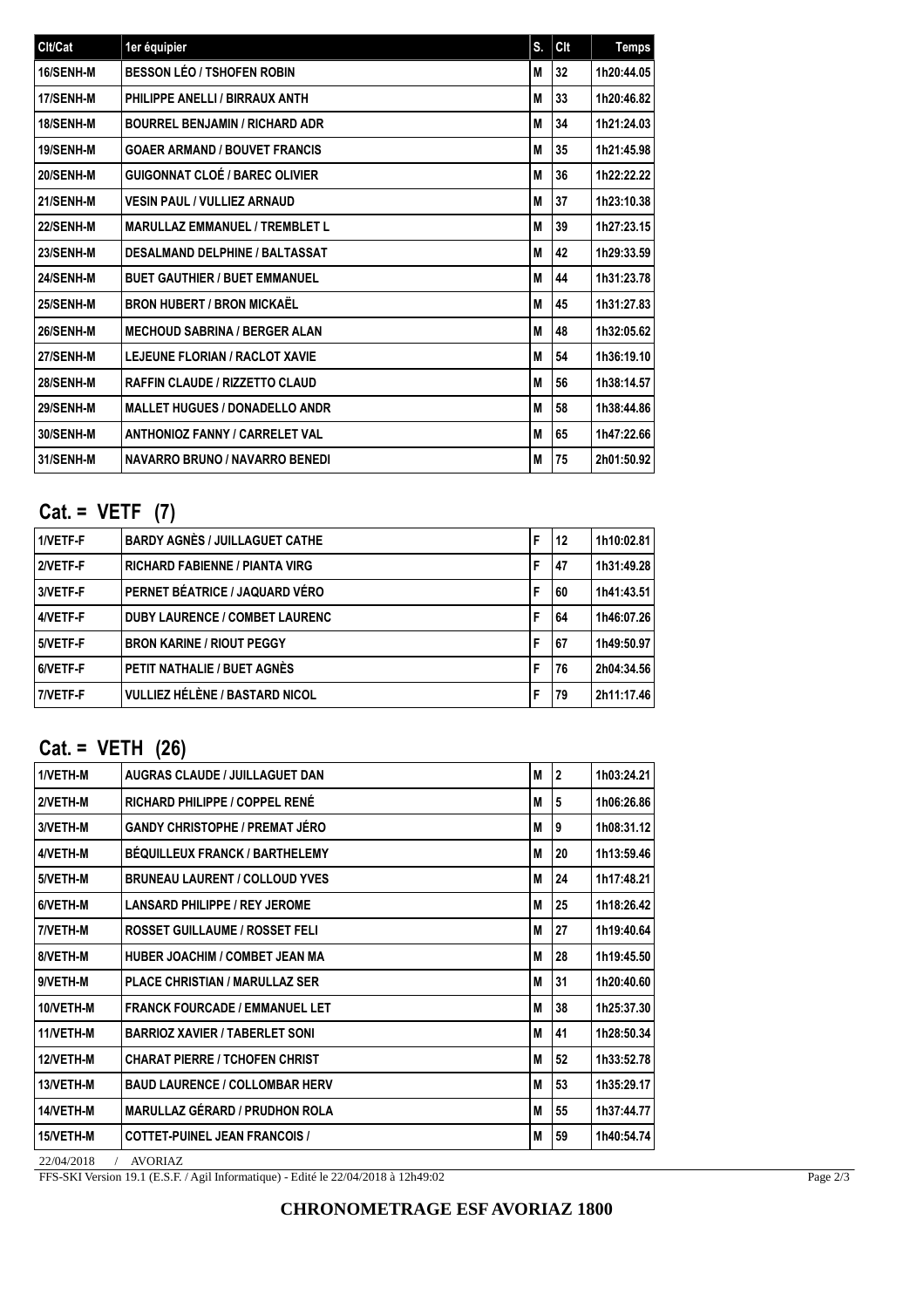| Clt/Cat   | 1er équipier                          | S. | Clt | Temps      |
|-----------|---------------------------------------|----|-----|------------|
| 16/VETH-M | <b>MARULLAZ FABRICE / DECORZENT D</b> | M  | 61  | 1h41:54.48 |
| 17/VETH-M | <b>GRIVEL-DELILLAZ STÉPHANIE / LA</b> | M  | 62  | 1h42:43.28 |
| 18/VETH-M | <b>ANTHONIOZ GUY / GUIGONNAT PASC</b> | M  | 63  | 1h44:54.02 |
| 19/VETH-M | <b>LOUIS PHILIPPE / CYRIL TARDIEU</b> | M  | 66  | 1h48:53.33 |
| 20/VETH-M | <b>FAUCHEUR THOMAS / LAVANCHY SEV</b> | M  | 68  | 1h49:58.43 |
| 21/VETH-M | <b>VASER DIDIER / MOSCILLO GERARD</b> | M  | 72  | 1h57:27.10 |
| 22/VETH-M | <b>PUPPINI CHRISTOPHE / PACHON SO</b> | M  | 73  | 1h58:14.92 |
| 23/VETH-M | <b>PENOT ALEXIS / PLA ANTOINE</b>     | M  | 77  | 2h05:42.58 |
| 24/VETH-M | <b>IACAZZI ERIC / PIANTA BENOIT</b>   | M  | 78  | 2h10:53.43 |
| 25/VETH-M | <b>TAVERNIER BENOIT / CLERMONT FR</b> | M  | 80  | 2h35:36.03 |
| 26/VETH-M | <b>ANDRIER THIERRY / RUFFET ALBER</b> | M  | 81  | 2h40:32.32 |

## **Cat. = VPH (4)**

| 11/VPH-M | I PREMAT YVES / ROUILLER PHILIPP      | M | 6  | 1h06:55.10 |
|----------|---------------------------------------|---|----|------------|
| 2/VPH-M  | FAVRE MAURICE / BOVARD MICHEL         | M | 43 | 1h29:58.97 |
| 13/VPH-M | <b>TABERLET ROLAND / BAUD FRANCIS</b> | M | 50 | 1h33:17.80 |
| 14/VPH-M | REGNIER PHILIPPE / PHILIBERT P        | M | 71 | 1h54:59.56 |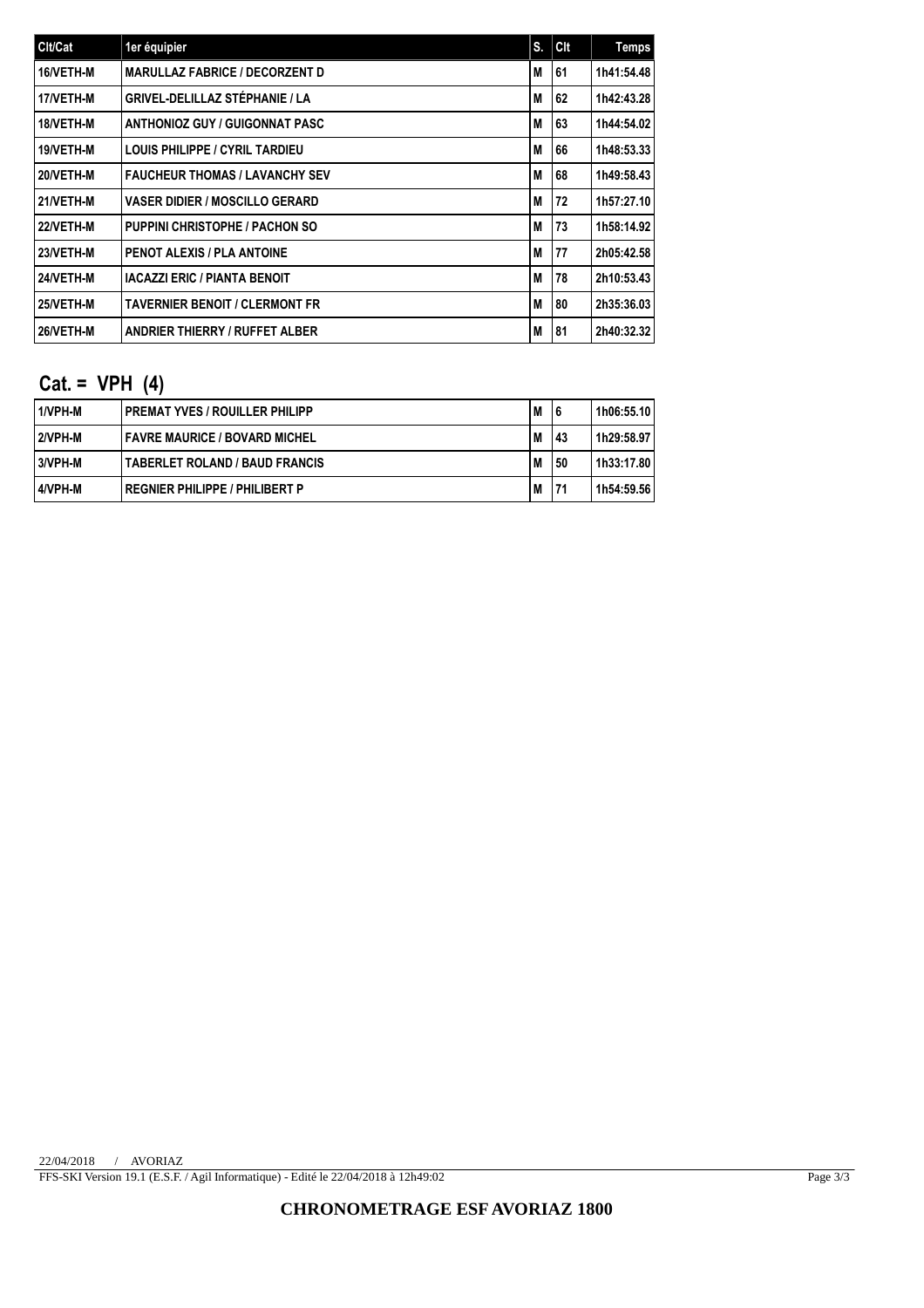



## **TROPHEE DES HAUTS-FORTS 2018 DIMANCHE 22 AVRIL MORZINE AVORIAZ PETIT PARCOURS**

| Cit/<br>-<br>-2215 | équipier<br>ுவை<br>. . | a bir<br>. . | Clt | ЮS |
|--------------------|------------------------|--------------|-----|----|
|--------------------|------------------------|--------------|-----|----|

#### **Cat. = MINF (2)**

| 1/MINF-F | I PENOT CLOTHILDE / PIANTA EUGEN | ۰Ω۰<br>. . | 52:09.2<br>-94 |
|----------|----------------------------------|------------|----------------|
| 2/MINF-F | I BOUVIER Théa / LANVERS Amélie  | o.<br>-49  | 53:56.59       |

### **Cat. = MINH (6)**

| l 1/MINH-M | <b>LAVANCHY ADRIEN / TAVERNIER GA</b> | M | 12 | 39:32.81   |
|------------|---------------------------------------|---|----|------------|
| 2/MINH-M   | <b>CORAND ARTHUR / BAUD CÉSAR</b>     | M | 14 | 41:14.07   |
| 3/MINH-M   | ALEXANDRE ALVÏN / ROSSET RAPHA        | M | 17 | 42:43.80   |
| 4/MINH-M   | REY LÉO / REY DANIEL                  | M | 18 | 45:45.03   |
| 5/MINH-M   | <b>BERTHOD EMILIEN / BERTHOD LAUR</b> | M | 22 | 53:18.46   |
| 6/MINH-M   | <b>COMBET JULES / BUET TONY</b>       | M | 25 | 1h05:50.30 |

### **Cat. = CADF (3)**

| 1/CADF-F | I PERNET ANGÈLE / DIZAR AMANDA        |    | 36:32.44 |
|----------|---------------------------------------|----|----------|
| 2/CADF-F | <b>IRICHARD JEANNE / GROSSET LINA</b> | 10 | 36:44.24 |
| 3/CADF-F | I RICHARD MANON / RICHARD MARIE       | 15 | 41:46.61 |

## **Cat. = CADH (13)**

| 1/CADH-M  | <b>RICHARD DAMIEN / DRUELLE VADIM</b> | M | 1            | 26:59.41 |
|-----------|---------------------------------------|---|--------------|----------|
| 2/CADH-M  | <b>HERBRON PAUL / GAYDON BENOIT</b>   | M | $\mathbf{2}$ | 29:14.96 |
| 3/CADH-M  | <b>MICHAUD GAÉTAN / GROS ANTOINE</b>  | M | 3            | 30:40.63 |
| 4/CADH-M  | <b>GAYDON NIELS / BRAIZE JULIEN</b>   | M | 4            | 32:56.60 |
| 5/CADH-M  | PAILLARD MADELINE / PAILLARD A        | M | 5            | 34:00.68 |
| 6/CADH-M  | <b>PERSIN ANTOINE / LE TRANCHANT</b>  | M | 6            | 34:15.17 |
| 7/CADH-M  | <b>PARISET EDGAR / PASSAQUIN AXEL</b> | M | 7            | 35:24.82 |
| 8/CADH-M  | <b>REY TOM / CHRISTIN CÉSAR</b>       | M | 9            | 36:34.43 |
| 9/CADH-M  | <b>MICHAUD KÉVIN / LANVERS FLORIA</b> | M | 11           | 39:18.09 |
| 10/CADH-M | <b>GAILLARD ESTEBAN / PETITJEAN V</b> | M | 13           | 40:34.40 |
| 11/CADH-M | <b>RICHARD NATHAN / RICHARD TED</b>   | M | 16           | 42:15.60 |
| 12/CADH-M | <b>ROSSET ULYSSE / VULLIEZ LUCIEN</b> | M | 19           | 47:50.30 |
| 13/CADH-M | RICHARD MATHÉO / RICHARD TRIST        | M | 20           | 51:46.19 |

### **Cat. = VPF (3)**

22/04/2018 / AVORIAZ

FFS-SKI Version 19.1 (E.S.F. / Agil Informatique) - Edité le 22/04/2018 à 12h30:52